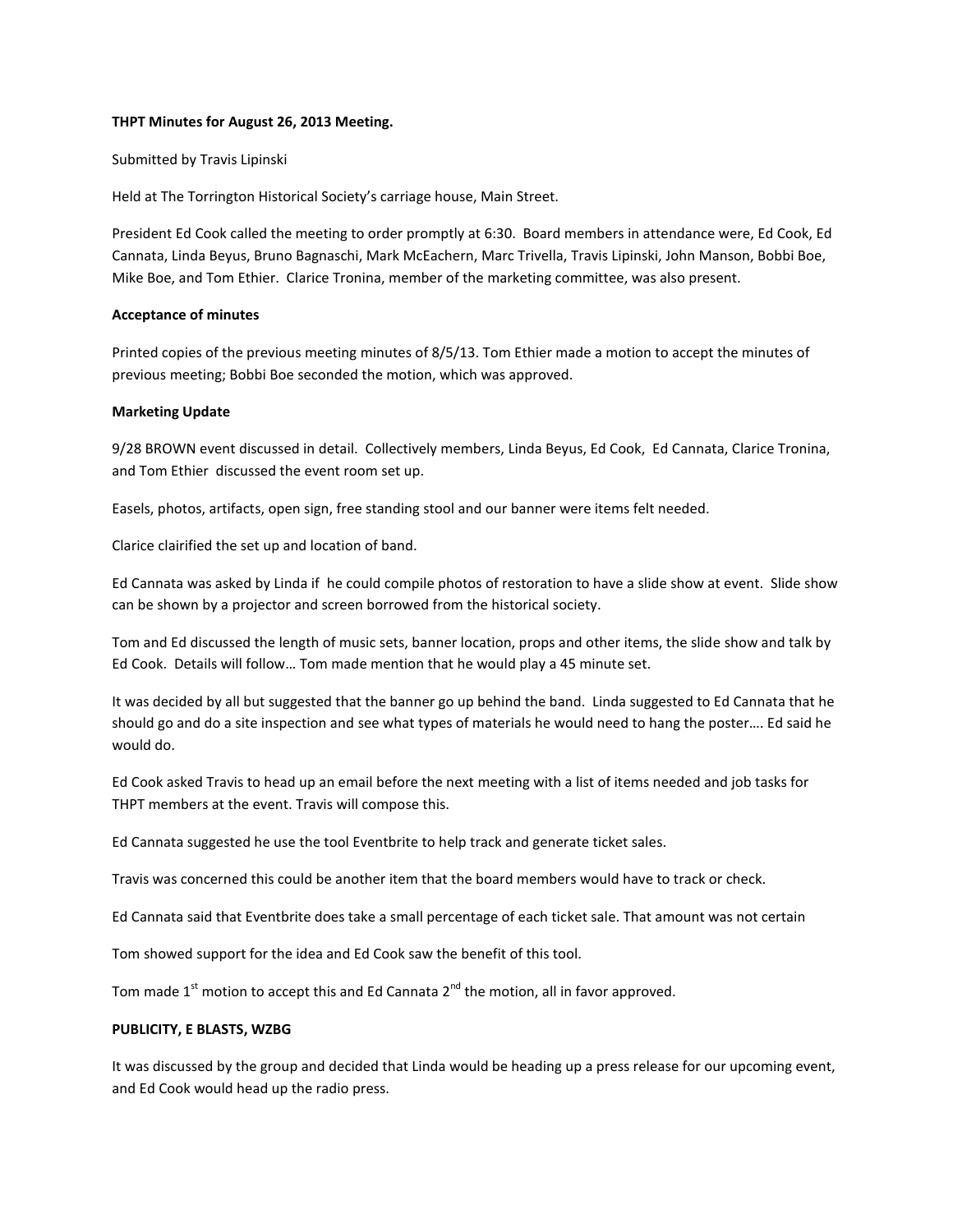It was decided that 9/17 would be the deadline for press and radio releases preparation.

Ed Cannata offered to create an e blast on "It's happening here" website.

Ed Cannata asked Mark McEachern if the THPT could use the email address contacts that the Historical Society has. Mark did not think that was a good idea. Ed Cannata understood.

Ed Cook asked about other events that are in the planning stages for post BROWN event.

Ed Cannata informed the group on his planning of the Diner Talk.

It was discussed where the talk could be …. Options were placing this in conjunction with John Baeder artist prints at Five Points Gallery, or the Carriage house. Ed Cannata said that this could possibly be a winter event.

Ed Cook supported the idea of having a talk/art showing at the gallery and said it could be a possibility.

Linda asked Ed Cannata if there could be a separate talk, and for this to happen sooner than in the winter. Response was positive but a definite plan was not set in place as of yet.

# **TREASUR'S REPORT**

Mark McEachern reported from period 8/2/13 to 8/24/13

Starting balance of \$6,11.04. \$0.00 adjusted balance. No Income reported.

Expenses

Travis Street LLC (8-24) \$200.00 – Burns Brooks & McNeil (8-14) \$780.00 – Total Expences \$980.00, with an ending balance of \$5,139.04

Travis reported fish bowl funds, and Mark McEachern suggested we deposit the cash (ammt to be clairified with Mark at next meeting) into our checking account and keep \$40 of it for fish bowl at final Main Street Marketplace.

Scrap funds remain at \$295.00

#### **Donations:**

3, \$100 donations were collected from our PO Box or by hand delivery from, (Elaine), a real estate developer, and from Judy from Five Points Gallery.

Thank you notes will be written by Ed Cook.

Linda and Ed Cook asked about the status of our Pay Pal account. Ed Cook suggested that Ed and Mark M. meet once a month and especially before a meeting to go over any donations that have come in from Pay Pal, and to get their addresses so that Thank you notes are written.

Linda asked about combining our constant contacts, with pay pal, or keeping them separate…

Ed Cannata said that he would take contacts from Event Bright, and pay pal, and may have said constant contacts and put them into a spread sheet.

Linda said she has several contact cards to enter, and Ed Cannata has several to be entered also.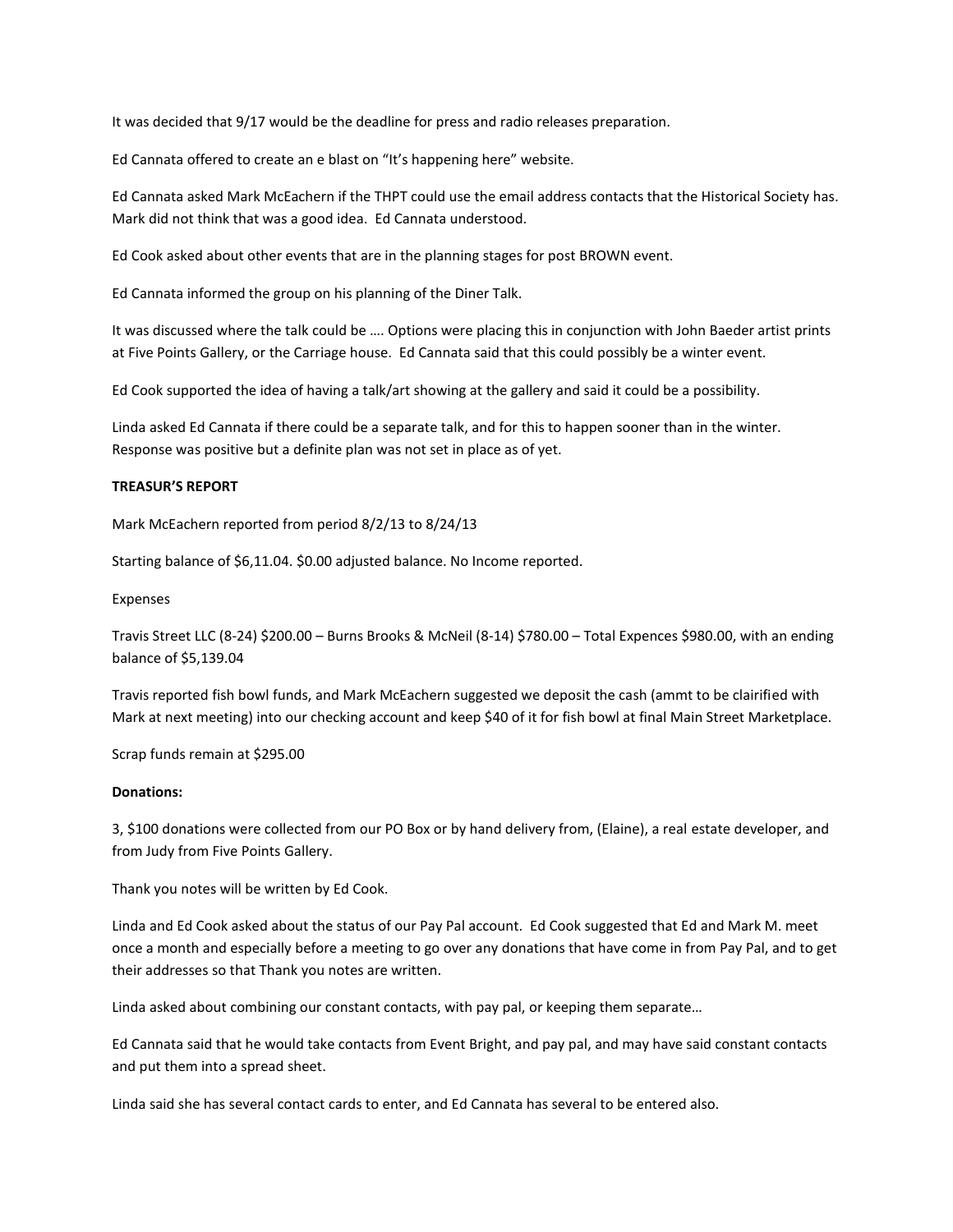Linda looked to the group for some assistance in another member taking on this task. No members volunteered.

# **Skee's Diner Report:**

**Lease Review.** Ed Cook and Mike Boe informed the group that they met with the Mayor of the City, Police chief, Fire, and the city engineering Dept, and the Public Works director.

There are some loose ends to tie up concerning boundary lines of the land, and the land area may need more specifics when it gets to the planning phase.

A general plan has been drafted and was sold to the city without specific number of seats or exact square footage.

Ed Cook reported that he would like to have a lease drawn up with the largest open space available. Once the boundary lines are set, then THPT still must meet with traffic department.

An expected meeting will should occur in October.

#### **Inventory**

John Manson reported on what items we have at Travis Street storage. He said he is planning on putting together a binder with photos and descriptions of what we have for parts for the diner. John asked Marty about getting some work benches and a compressor for our use.

Travis added that he spoke to Glen Royals and he offered up benches and a compressor, as well as meeting us down at the work site to help find them in his corner at the same storage location.

#### **Business Planning.**

Bruno and Ed Cook suggested a meeting in the near future to put together a business plan to market the diner to potential restaurant prospects.

Mark McEachern talked about applying for a time sensitive grant by October  $1<sup>st</sup>$ , and offered in his opinion the option to put the grant money towards hiring a restaurant advisor to help us plan and develop and write our business plan.

Bruno mentioned that there is free software on this specific plan construction offered free to us.

Tom Ethier reminded us that the restaurant business in downtown Torrington at present day should be taken into consideration as times have changed since the original Skee's was in operation. Travis agreed.

Someone suggested contacting existing owners of restaurants to come in and offer some suggestions about the space required to run a successful business in the Skee's frame…

#### **Historic Property Commission:**

New developments about the Albert Street structure.

The THPT plan to contact the property manager in hopes that convincing the management company and owners that it would be less expensive to just fix the structure.